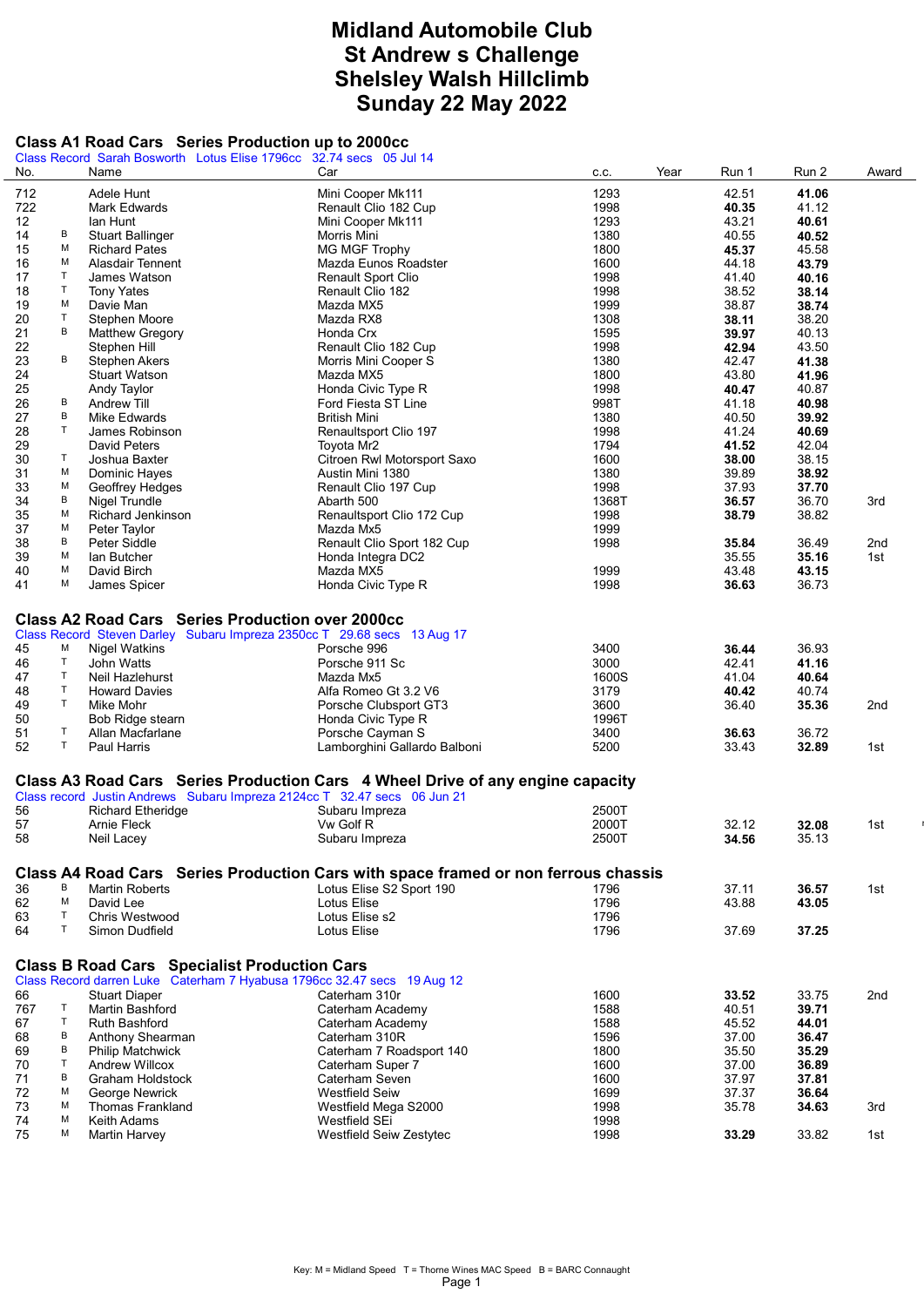## Class C1 Modified Cars Series Production Cars upto 1400cc

| No.        |         | Class CT MOdified Cars Series Production Cars upto 1400CC<br>Class Record Eric Morrey Hillman Imp 998cc T 32.67 secs 13 Aug 17<br>Name                      | Car                                                                                | C.C.           | Year | Run 1          | Run 2                | Award           |
|------------|---------|-------------------------------------------------------------------------------------------------------------------------------------------------------------|------------------------------------------------------------------------------------|----------------|------|----------------|----------------------|-----------------|
| 778        | TB      | Dave Nursey                                                                                                                                                 | <b>Austin Mini Cooper</b>                                                          | 1340           |      | 43.81          | 43.35                |                 |
| 78         | В       | <b>Carole Nicholls</b>                                                                                                                                      | Mini Cooper                                                                        | 1340           |      | 49.53          | 49.52                |                 |
| 79         | м       | Julian Harber                                                                                                                                               | British Leyland Mini Clubman                                                       | 1340           |      | 39.83          | 39.04                | 1st             |
| 80         | М       | <b>Mike Gallery</b>                                                                                                                                         | Morris Cooper S                                                                    | 1380           |      | 40.59          | 42.84                |                 |
|            |         |                                                                                                                                                             |                                                                                    |                |      |                |                      |                 |
|            |         |                                                                                                                                                             | Class C2 Modified Cars Series Production Cars 1400cc up to 2000cc                  |                |      |                |                      |                 |
|            |         | Class Record Keith Murray Audi 80 Quattro S4 1415cc T 29.03 secs 18 Aug 13                                                                                  |                                                                                    |                |      |                |                      |                 |
| 786        | м       | Malcolm Redgewell                                                                                                                                           | Renault Clio 182                                                                   | 1998           |      | 39.49          | 38.46                |                 |
| 788        | T.      | Stephen Baxter                                                                                                                                              | Peugeot Rwl Motorsport 205                                                         | 1905           |      | 33.84          | 33.74                | 1st             |
| 84         | В       | Tom Magnay                                                                                                                                                  | <b>Renault Clio</b>                                                                | 1998           |      | 39.41          | 39.25                |                 |
| 85         | B       | Taras Andrusin                                                                                                                                              | Renault Clio 172 cup                                                               | 1998           |      | 37.00          | 36.67                |                 |
| 86         | T.      | Daniel Redgewell                                                                                                                                            | Renault Clio 182                                                                   | 1998           |      | 37.98          | 37.64                |                 |
| 87<br>88   | В<br>T  | Jonnie Toon<br><b>Stewart Rothwell</b>                                                                                                                      | Peugeot 106<br>Peugeot 205 gti rwl Motorsport                                      | 1600<br>1905   |      | 36.48<br>34.19 | <b>FAIL</b><br>34.33 | 2 <sub>nd</sub> |
|            |         |                                                                                                                                                             |                                                                                    |                |      |                |                      |                 |
|            |         | Class C3 Modified Cars Series Production Cars over 2000cc                                                                                                   |                                                                                    |                |      |                |                      |                 |
|            |         | Class Record Roger Banks Audi S4 4200cc T 28.71 secs 21 Aug 11                                                                                              |                                                                                    |                |      |                |                      |                 |
| 793        | T       | <b>Helen Evans</b>                                                                                                                                          | Porsche 911 Carrera                                                                | 3300S          |      | 38.45          | 39.01                |                 |
| 90         | T.      | Tim King                                                                                                                                                    | <b>BMW 135M</b>                                                                    | 2998T          |      | 55.79          |                      |                 |
| 91         | T.      | Steven Mogg                                                                                                                                                 | Tvr Griffith 500                                                                   | 4997           |      | 33.72          | 34.04                | 2nd             |
| 92         | м<br>T  | Duncan Andrews<br><b>Andrew Norris</b>                                                                                                                      | Porsche Cayman<br>Porsche 911 Carrera                                              | 3900           |      |                |                      |                 |
| 93<br>94   |         | Jim Herbert                                                                                                                                                 | Mitsubishi Lancer Evo 5                                                            | 3300S<br>2300T |      | 32.46          | 32.94                | 1st             |
|            |         |                                                                                                                                                             |                                                                                    |                |      |                |                      |                 |
|            |         |                                                                                                                                                             | Class C4 Modified Cars Series Production Cars 4 Wheel Drive of any engine capacity |                |      |                |                      |                 |
|            |         | Class Record Damien Bradley Subaru Legacy 2350 cc T 29.47 secs 02 May 21                                                                                    |                                                                                    |                |      |                |                      |                 |
| 59         |         | Stephen Moore                                                                                                                                               | Mitsubishi Evo 6 Rs                                                                | 2300T          |      | 30.18          | 30.70                |                 |
| 97         | В       | Deran Stephenson                                                                                                                                            | Nissan Pulsar Gtir                                                                 | 2300T          |      | 34.30          | 35.66                |                 |
| 98         | м<br>T. | Alison Lock                                                                                                                                                 | Mitsubishi Lancer Evo IV                                                           | 2300T          |      | 35.22          | 35.19                |                 |
| 99<br>100  | В       | Anthony Brown<br>Damien Bradley                                                                                                                             | Audi Tt<br>Subaru Legacy                                                           | 1781T<br>2350T |      | 35.14<br>29.17 | 36.13<br>29.10       | 1st             |
|            |         |                                                                                                                                                             |                                                                                    |                |      |                |                      |                 |
| 105<br>106 |         | <b>Class D Modified Cars Specialist Production Cars</b><br>Class Record Ash Mason Westfield Sei 1340cc S 28.19 secs 11 Aug 19<br>Jerry Neary<br>John Morgan | Westfield Sei<br>Westfield 7                                                       | 1998<br>1999   |      | 35.48<br>30.94 | 35.68<br>31.12       | 1st             |
| 107        | M       | <b>Craig Spooner</b>                                                                                                                                        | <b>Westfield Seiw</b>                                                              | 1798           |      | 33.59          | 33.29                |                 |
|            |         | <b>Class F Sports Libre Cars up to 2000cc</b>                                                                                                               |                                                                                    |                |      |                |                      |                 |
|            |         | Class Record Rob Stevens Force WR4 1300cc S 25.74 secs 21 Aug 11                                                                                            |                                                                                    |                |      |                |                      |                 |
| 809        |         | Oliver Wright                                                                                                                                               | Radical Clubsport                                                                  | 1100           |      | 30.43          | 30.32                | 2nd             |
| 810        |         | Mike West                                                                                                                                                   | <b>Fisher Fury</b>                                                                 | 1198           |      | 37.20          | 36.06                |                 |
| 811        |         | Andy Smart                                                                                                                                                  | Peugeot 205 Gti                                                                    | 2000           |      | 40.96          | 40.82                |                 |
| 109<br>110 | В       | Anna May Furness                                                                                                                                            | Radical Clubsport                                                                  | 1100           |      | 32.16          | 33.05                |                 |
| 111        |         | John Mcquillan                                                                                                                                              | <b>Fisher Fury</b><br>Peugeot 205 gti                                              | 1198<br>2000   |      | 38.04<br>38.98 | 37.32                |                 |
| 112        |         | Marc Taylor<br><b>Andrew Burt</b>                                                                                                                           | Mallock Mk 32                                                                      | 1998           |      |                |                      |                 |
| 113        | в       | Clive Wooster                                                                                                                                               | Radical Sr4                                                                        | 1598           |      | 30.25          | 30.49                | 1st             |
|            |         |                                                                                                                                                             |                                                                                    |                |      |                |                      |                 |
|            |         | <b>Class G Sports Libre Cars over 2000cc</b>                                                                                                                |                                                                                    |                |      |                |                      |                 |
|            |         | Class Record Rob Stevens Force WR4 1400cc S                                                                                                                 | 25.59 secs 02 Jun 13                                                               |                |      |                |                      |                 |
| 815<br>115 | TB      | Jim Payne<br><b>Bill Drysdale</b>                                                                                                                           | Porsche 904 FF Special<br>Porsche 904 FF Special                                   | 2341<br>2341   |      |                |                      |                 |
| 116        |         | James Collins                                                                                                                                               | Vw Beetle 1303                                                                     | 3600           |      | 36.91          | <b>FAIL</b>          |                 |
| 117        | M       | Nigel Hinton                                                                                                                                                | Ng Td V8 Roadster                                                                  | 4600           |      | 35.22          | 35.72                | 1st             |
|            |         |                                                                                                                                                             |                                                                                    |                |      |                |                      |                 |
|            |         | Class H Racing Cars over 600cc up to 1100cc                                                                                                                 |                                                                                    |                |      |                |                      |                 |
| 822        |         | Class Record Robert Kenrick Raptor2 1024 cc 24.58 secs 13 Sep 20<br>Claire Lightwood                                                                        | Oms 3000                                                                           | 1100           |      | 44.75          | 42.63                |                 |
| 122        |         | <b>Nigel Pitt</b>                                                                                                                                           | Oms 3000                                                                           | 1100           |      | 29.42          | 29.54                | 2nd             |
| 123        | M       | Martin Duffield                                                                                                                                             | Jedi Mk IV                                                                         | 998            |      | 36.89          | 31.22                |                 |
| 124        |         | <b>Steve Reed</b>                                                                                                                                           | Oms Sfpr                                                                           | 1095           |      |                |                      |                 |
| 125        | В       | <b>Steven Potter</b>                                                                                                                                        | <b>OMS 2000M</b>                                                                   | 998            |      | 29.78          |                      |                 |
| 126        |         | Mark Schlanker                                                                                                                                              | Force Hc                                                                           | 998            |      | 28.75          | 28.39                | 1st             |
|            |         |                                                                                                                                                             |                                                                                    |                |      |                |                      |                 |
|            |         | Class J1 Formula Ford Racing Carrs up to 1600cc pre 1994                                                                                                    |                                                                                    |                |      |                |                      |                 |
| 120        | В       | Class Record Ben Tranter Vector TF93K 1600cc 31.89 secs 07 Jun 15<br>Ed Mcdonough                                                                           | Dulon Mp15 Ff                                                                      | 1598           |      | 42.04          | 40.30                |                 |
|            |         |                                                                                                                                                             |                                                                                    |                |      |                |                      |                 |